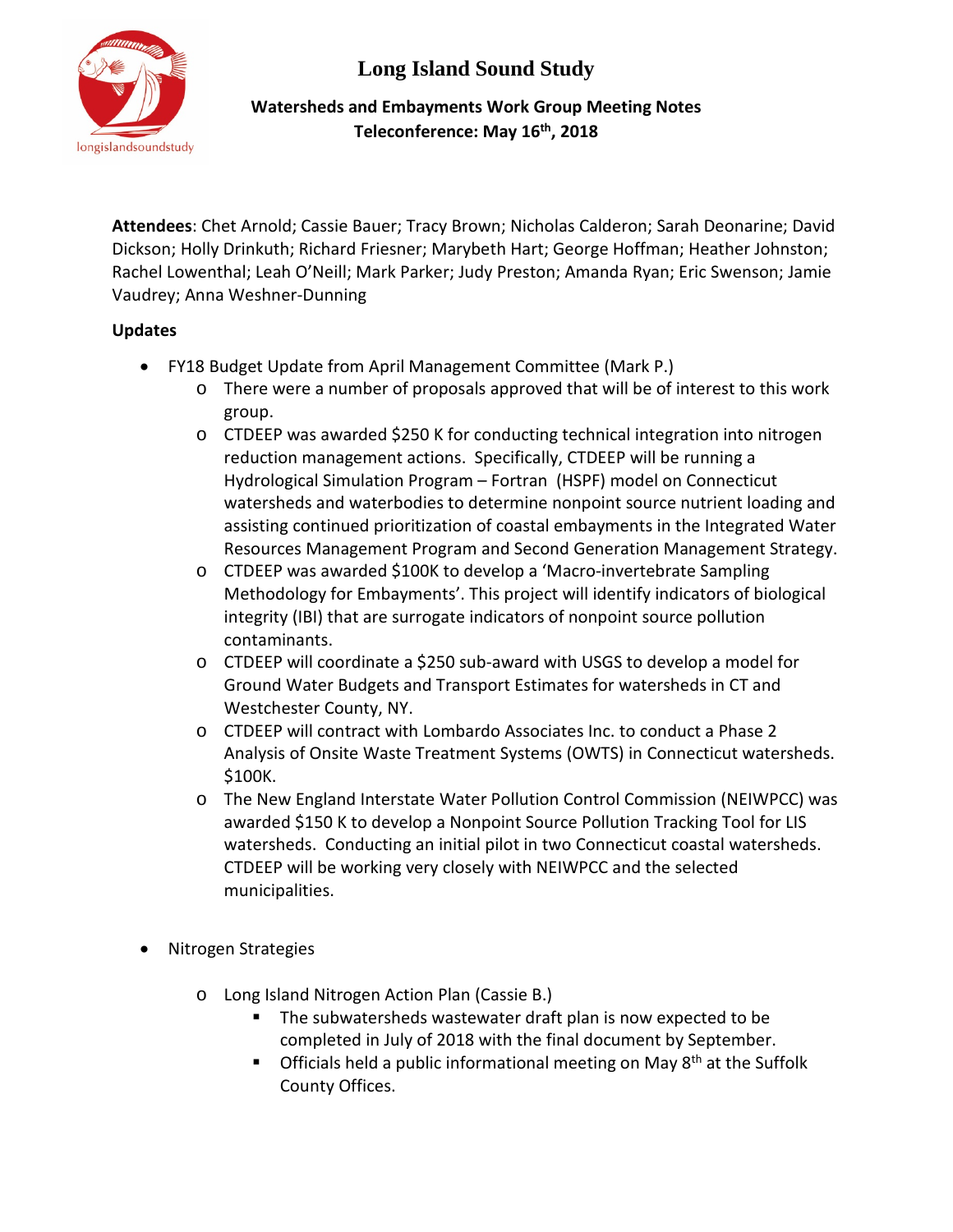- o Second Generation Nitrogen Strategy (Mark P.)
	- Connecticut DEEP has hired Lombardo Associates Inc., to conduct an inventory analysis of 'Onsite Waste Treatment Systems' (OWTS) in Connecticut's coastal watersheds. LAI is on track to complete their contracted work by September 30, 2018. One subset of their analysis is doing a lot by lot assessment in three municipalities. In 2019 they will continue a Phase 2 inventory/analysis of upper LIS watersheds funded under the FY18 LISS grant award
- o EPA Long Island Sound Nitrogen Reduction Strategy (Leah O'Neill)
	- **EPA continues to post completed deliverables on the [LISS website.](http://longislandsoundstudy.net/issues-actions/water-quality/nitrogen-strategy/)**
	- **EPA** is finalizing the report for lower Connecticut River nutrient monitoring. EPA and the contractor will be performing a second round of sampling this summer (2018) at eight (8) sampling locations.
	- The LISS Management Committee approved FY18 funding for EPA's request to fund phase 2 of the Tetra Tech contract – part of this funding would be to respond to the technical review.

### **Center for Landuse Education and Research (CLEAR) projects** – (Arnold/Dickson)

- David Dickson presented project work they are conducting for MS4 Outreach.
- Dave Dickson also presented on the LIS Futures Fund project with Rutgers University to develop impervious cover reduction plans in the South Central Regional watersheds of Connecticut.
- Chet Arnold presented on work CLEAR is doing on mapping impervious cover in the lower Long Island Sound watershed, New York portion up to 2015 satellite data. The mapping deliverables should be completed by this fall, 2018.
- UConn NEMO program is also doing some additional mapping of coastal marshes using the Sea Level Affecting Marshes Model (SLAMM). They are also including aerial imagery from drone surveys of three selected marshes.
- CLEAR has also completed two more 'Green Roof' projects on the UConn campus.
- CLEAR continues to work with the University of Rhode Island and EPA ORD to update the [N-Sink: Tracking Nitrogen in the Environment web tool.](http://clear.uconn.edu/projects/nsink/)

#### **Tutorial of TNC's Long Island Sound Clean Coastal Waters website** - (Lowenthal)

- Rachel Lowenthal gave a presentation on the work The Nature Conservancy (TNC) Connecticut Chapter has been doing in the Saugatuck River watershed.
	- o Convening meetings with community leaders
	- o Developing a watershed-based plan for Nitrogen Reductions
	- o Held two Stakeholder Meetings
	- o Modified tools and resources
	- o Creating a [LIS Nitrogen Reduction web site](https://www.liswaterquality.org/)
		- **Problem & Sources**
		- Impacts & Threats